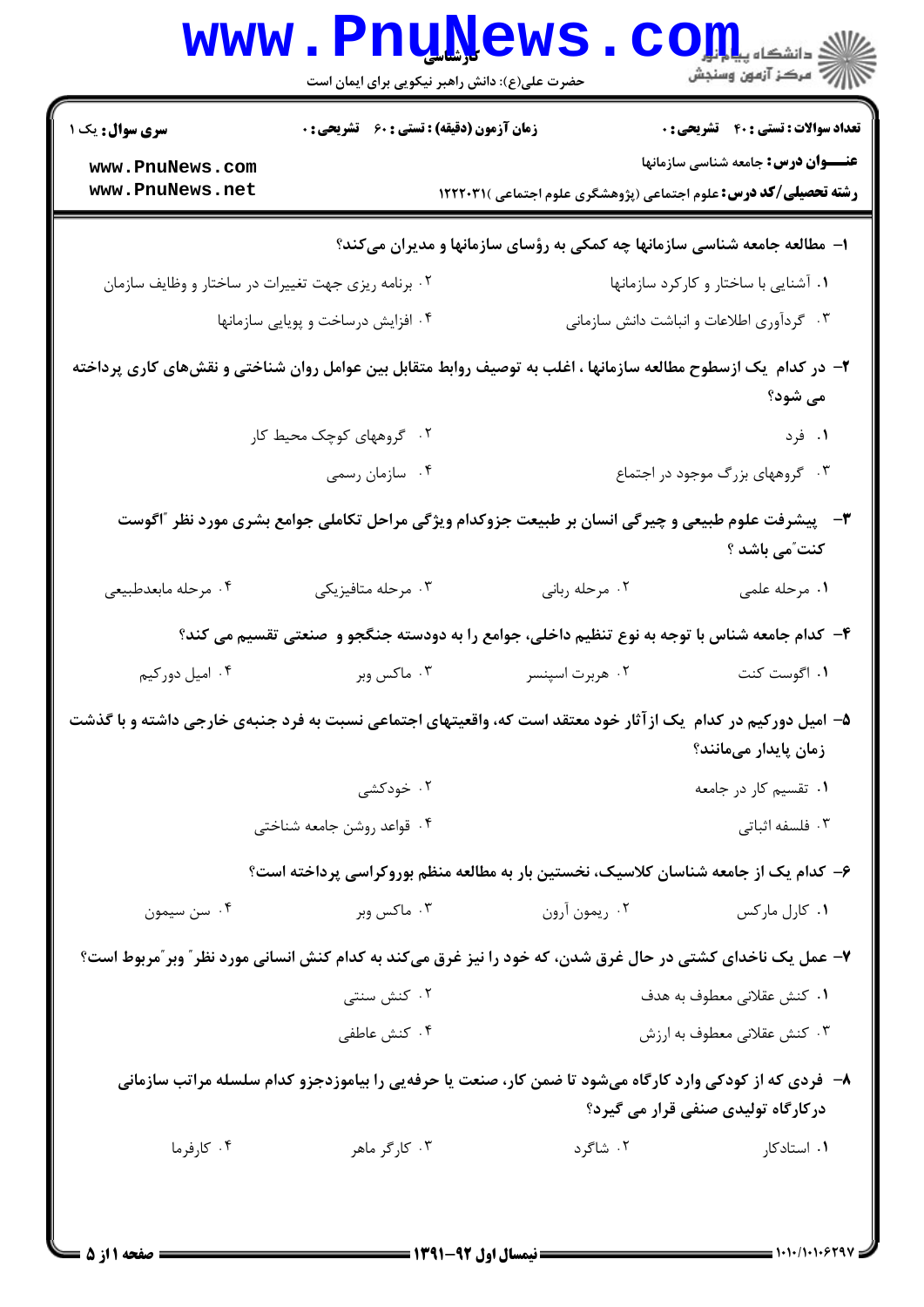|                                                                                                     | <b>www.PnuNews</b><br>حضرت علی(ع): دانش راهبر نیکویی برای ایمان است                            |                                                                                                                    | دانشگاه پیا <mark>م ایل</mark><br>(۶ مرکز آزمون وسنجش |
|-----------------------------------------------------------------------------------------------------|------------------------------------------------------------------------------------------------|--------------------------------------------------------------------------------------------------------------------|-------------------------------------------------------|
| <b>سری سوال : ۱ یک</b>                                                                              | <b>زمان آزمون (دقیقه) : تستی : 60 ٪ تشریحی : 0</b>                                             |                                                                                                                    | <b>تعداد سوالات : تستی : 40 ٪ تشریحی : 0</b>          |
| www.PnuNews.com<br>www.PnuNews.net                                                                  |                                                                                                | <b>رشته تحصیلی/کد درس:</b> علوم اجتماعی (پژوهشگری علوم اجتماعی )۱۲۲۲۰۳۱                                            | <b>عنـــوان درس:</b> جامعه شناسی سازمانها             |
|                                                                                                     |                                                                                                | ۹–  کدام گزینه زیر از مهمترین عواملی که موجب عدم کار آیی نظام تولید کارخانهیی میگردید به شمار <u>نمی</u> آید؟      |                                                       |
|                                                                                                     | ۰۲ فقدان کنترل و کارگران توسط تاجر سرمایه دار<br>۰۱ اجاره دادن فزاینده اراضی به دهقانان مستأجر |                                                                                                                    |                                                       |
|                                                                                                     | ۰۴ ماهیت نامطمئن و نامشخص نیروی کار                                                            |                                                                                                                    | ۰۳ زیان های اقتصادی ناشی از ضایعات و تقلب             |
|                                                                                                     |                                                                                                | ∙۱− به گفته پرلموتر شرکتهای ژاپنی از میان همه فراملیتیها بیش از همه به کدام دسته تعلق دارند؟                       |                                                       |
| ۰۴ شرکتهای محلی                                                                                     | ۰۳ قوم مرکزی                                                                                   | ۰۲ چند مرکزی                                                                                                       | ٠١. جهان مركزي                                        |
|                                                                                                     |                                                                                                | 11– کدام محدودیت زیر پیرامون نظریه های سازمان، بیانگر این نکته  است که:« نظریه ها با تغییر سازمانها از نظر اندازه، | پیچیدگی یا کارکردها غیرقابل استفاده میشوند» ؟         |
|                                                                                                     |                                                                                                |                                                                                                                    | ٠١ تاكيد بر ابعاد متفاوت سازمانها                     |
|                                                                                                     |                                                                                                | <sup>۲</sup> ۰ بسیاری از نظریهها برای مطالعه جنبههای ایستای سازمان طرح شدهاند                                      |                                                       |
|                                                                                                     |                                                                                                |                                                                                                                    | ۰۳ فراگیر نبودن و کاربرد محدود نظریه های سازمان       |
|                                                                                                     |                                                                                                |                                                                                                                    | ۰۴ بسیاری از نظریهها از نظریههای دیگر گرفته شده است   |
|                                                                                                     |                                                                                                | ۱۲– از نظر ماکس وبر رفتار کادر اداری را کدام گزینه زیر تعیین میکنند؟                                               |                                                       |
| ۰۴ قوانین و مقررات                                                                                  | $\mathcal{L}_{\text{total}}$ کلیسا                                                             | ۰۲ دولت                                                                                                            | ۰۱ حزب سیاسی                                          |
|                                                                                                     |                                                                                                | ۱۳– به عقیده وبر مشروعیت رهبرانی که ًطابق قانون تعیین شده اند،جزو کدام یک ازنوع شناسی اقتدار قرارمی گیرند؟         |                                                       |
|                                                                                                     | ۰۲ اقتدار فره ایزدی                                                                            |                                                                                                                    | ۰۱ اقتدار کاریزماتیک                                  |
|                                                                                                     | ۰۴ اقتدار عقلانی - قانونی                                                                      |                                                                                                                    | ۰۳ اقتدار سنتی                                        |
|                                                                                                     |                                                                                                | ۱۴- کدامیک از ویژگیهای ساخت بوروکراتیک بیطرفانه و بدون دخالت احساسات، وظایف خود را انجام میدهد؟                    |                                                       |
|                                                                                                     | ۰۲ غیرشخصی بودن رفتار                                                                          |                                                                                                                    | ۰۱ تقسیم کار                                          |
|                                                                                                     | ۰۴ وجود سلسله مراتب                                                                            |                                                                                                                    | ۰۳ شایستگی و تخصص                                     |
| ۱۵- به نظر وبر چه چیزی اداره را به صورت کانون اصلی سازمان امروزین درآورده است؟                      |                                                                                                |                                                                                                                    |                                                       |
|                                                                                                     | ۰۲ جدایی محل کار و محل سکونت                                                                   |                                                                                                                    | ٠١. وجود يک نظام بايگاني منظم                         |
|                                                                                                     | ۰۴ انحصاری نبودن مقامات سازمانی                                                                |                                                                                                                    | ۰۳ وجود یک نظام انضباط و نظارت                        |
| ۱۶– بمباران پرل هاربر در آمریکا ً توسط هواپیماهای ژاپنی در سال ۱۹۴۱ نمونه آشکار کدام گزینه زیر است؟ |                                                                                                |                                                                                                                    |                                                       |
|                                                                                                     | ۰۲ تقسیم کار در سازمان                                                                         |                                                                                                                    | ۰۱ اجرای مقررات بور کراتیک                            |
|                                                                                                     | ۰۴ سازمان بورکراتیک                                                                            |                                                                                                                    | ۰۳ کژ کار کردهای بور کراسی                            |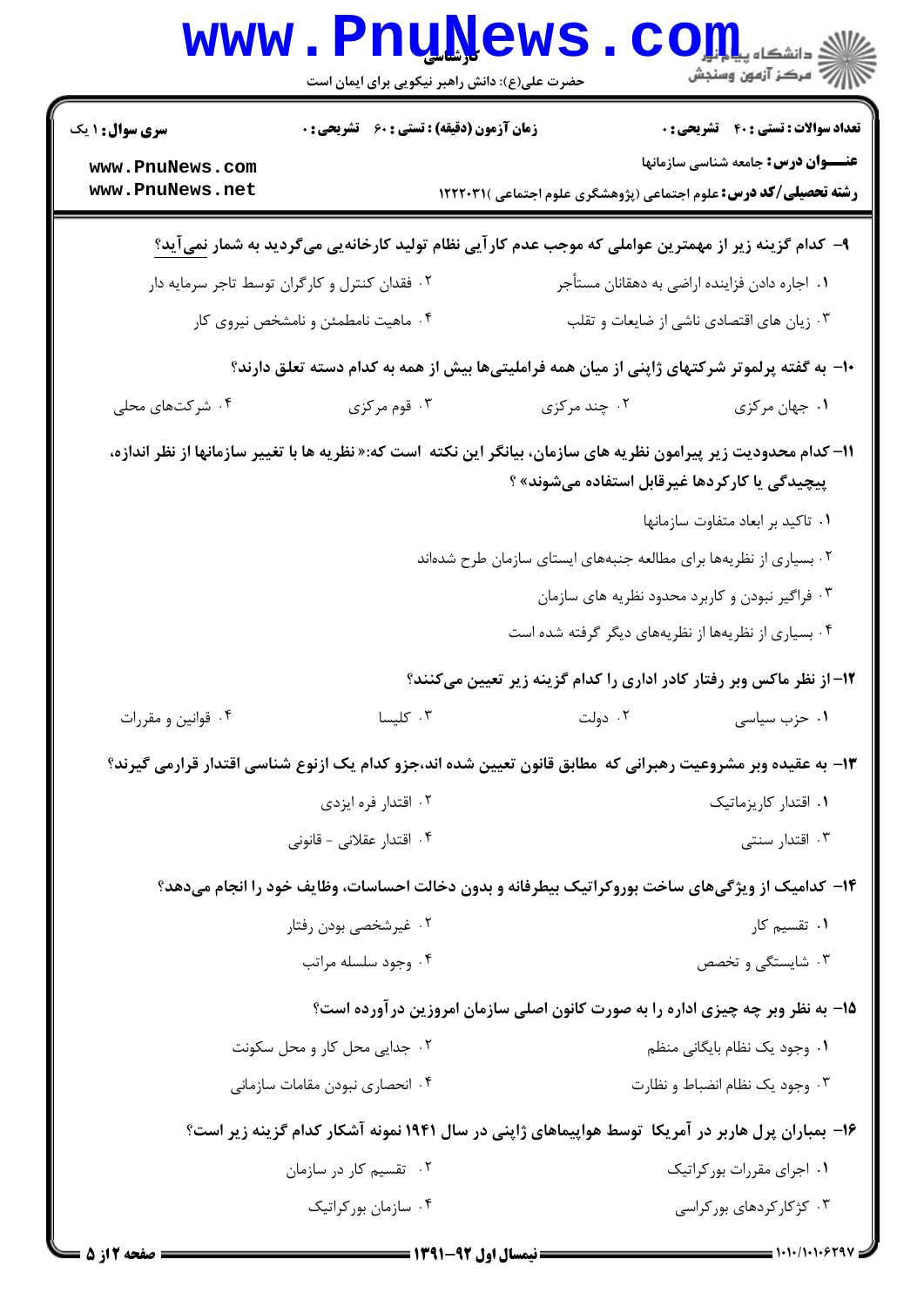|                                                                                                                                   | <b>www.PnuNews</b><br>حضرت علی(ع): دانش راهبر نیکویی برای ایمان است |                    | الله دانشکاه پیام <del>بر</del><br>الله عرکز آزمهن وسنجش                                                                      |  |
|-----------------------------------------------------------------------------------------------------------------------------------|---------------------------------------------------------------------|--------------------|-------------------------------------------------------------------------------------------------------------------------------|--|
| <b>سری سوال : ۱ یک</b>                                                                                                            | زمان آزمون (دقیقه) : تستی : 60 ٪ تشریحی : 0                         |                    | <b>تعداد سوالات : تستی : 40 - تشریحی : .</b>                                                                                  |  |
| www.PnuNews.com<br>www.PnuNews.net                                                                                                |                                                                     |                    | <b>عنـــوان درس:</b> جامعه شناسی سازمانها<br><b>رشته تحصیلی/کد درس:</b> علوم اجتماعی (پژوهشگری علوم اجتماعی )۱۲۲۲۰۳۱ <b>۱</b> |  |
|                                                                                                                                   |                                                                     |                    |                                                                                                                               |  |
|                                                                                                                                   |                                                                     |                    | ۱۷– کدامیک از افراد زیر را پدر مدیریت علمی میشناسند؟                                                                          |  |
| ۰۴ بلا                                                                                                                            | ۰۳ تیلور                                                            | ۰۲ سلزنیک          | ۰۱ وبر                                                                                                                        |  |
|                                                                                                                                   |                                                                     |                    | <b>۱۸</b> - کدام مورد زیر از نخستین مولفانی است که مدیریت را به عنوان یک علم مطرح کرد؟                                        |  |
| ۰۴ کنت                                                                                                                            | ۰۳ فايول                                                            | ۰۲ اسپنسر          | ۰۱ سپسفورد                                                                                                                    |  |
| ۱۹– در اصول چهارگانه موئی و رایلی کدامیک مهمترین اصل سازمان به شمار رفته و همهی  اصول دیگر از آن ناشی میشوند؟                     |                                                                     |                    |                                                                                                                               |  |
| ۰۴ اصل هماهنگی                                                                                                                    | ۰۳ اصل سلسله مراتب                                                  | ٠٢ اصل تقسيم وظايف | ۰۱ اصل صف و ستاد                                                                                                              |  |
|                                                                                                                                   |                                                                     |                    | +۲- تمایز میان ساخت رسمی و غیررسمی سازمان به دنبال کدام تحقیقات بوجود آمد؟                                                    |  |
|                                                                                                                                   | ۰۲ میو و همکاران در کارخانه هالوژن                                  |                    | ٠١ اركانيسم اجتماعي فايول                                                                                                     |  |
|                                                                                                                                   | ۰۴ رايلي در شركت جنرال موتورز                                       |                    | ۰۳ وحدت فرماندهي سايمون                                                                                                       |  |
| <b>۲۱</b> - بر اساس تقسیم بندی دالتون کدام مورد زیر از انواع طبقه بندی گروه های غیر رسمی نمی باشد؟                                |                                                                     |                    |                                                                                                                               |  |
| ۰۴ گروههای عمودی                                                                                                                  | ۰۳ گروههای افقی                                                     | ۰۲ گروههای اتفاقی  | ۰۱ گروههای قدرتی                                                                                                              |  |
|                                                                                                                                   |                                                                     |                    | <b>۲۲</b> - اتزیونی بر اساس کدامیک از مولفه های زیر به طبقه بندی سازمان ها می پردازد؟                                         |  |
| ۰۴ مذهب و ارتش                                                                                                                    | ۰۳ سلطه و اقتدار                                                    | ۰۲ ارتش و ملت      | ۰۱ قدرت و کنترل                                                                                                               |  |
|                                                                                                                                   |                                                                     |                    | ۲۳– به عقیده اتزیونی کدام نوع از قدرت، احساسی بیگانگی رادرسازمان سبب میشود؟                                                   |  |
| ۰۴ قدرت حسابگرانه                                                                                                                 | ۰۳ قدرت هنجاري                                                      | ٠٢ قدرت اجباري     | ۰۱ قدرت مادی                                                                                                                  |  |
| ۲۴– از نظر "بلا" و" اسکات "کدام یک ازموارد زیرجزو سازمانهایی بوده که  نفع مشترک داشته و ذینفع اصلی در آنها اعضای<br>سازمان هستند؟ |                                                                     |                    |                                                                                                                               |  |
| ۰۴ شرکتهای بیمه                                                                                                                   | ۰۳ احزاب سیاسی                                                      | ۰۲ بیمارستانها     | ۰۱ گارد ملی                                                                                                                   |  |
| ۲۵– به عقیده ی اتزیونی منظور از یک وضعیت آینده که قسمت اعظم منابع مادی و انسانی سازمان معطوف به آن است،چیست؟                      |                                                                     |                    |                                                                                                                               |  |
|                                                                                                                                   | ۰۲ توزیع نیروی انسانی                                               |                    | ۰۱ هدفهای اعلام شده سازمان                                                                                                    |  |
|                                                                                                                                   | ۰۴ تخصیص منابع                                                      |                    | ۰۳ هدفهای واقعی سازمان                                                                                                        |  |
|                                                                                                                                   |                                                                     |                    | ۲۶– سنجش کارایی درسازمان با درنظرگرفتن کدام مورد محقق می گردد؟                                                                |  |
| ۰۴ تغییرات درسرمایه                                                                                                               | ۰۳ اثربخشی                                                          | ۰۲ شخصیتها         | ۰۱ قوانین و مقررات                                                                                                            |  |
| ــــ صفحه 3 از 5                                                                                                                  |                                                                     |                    |                                                                                                                               |  |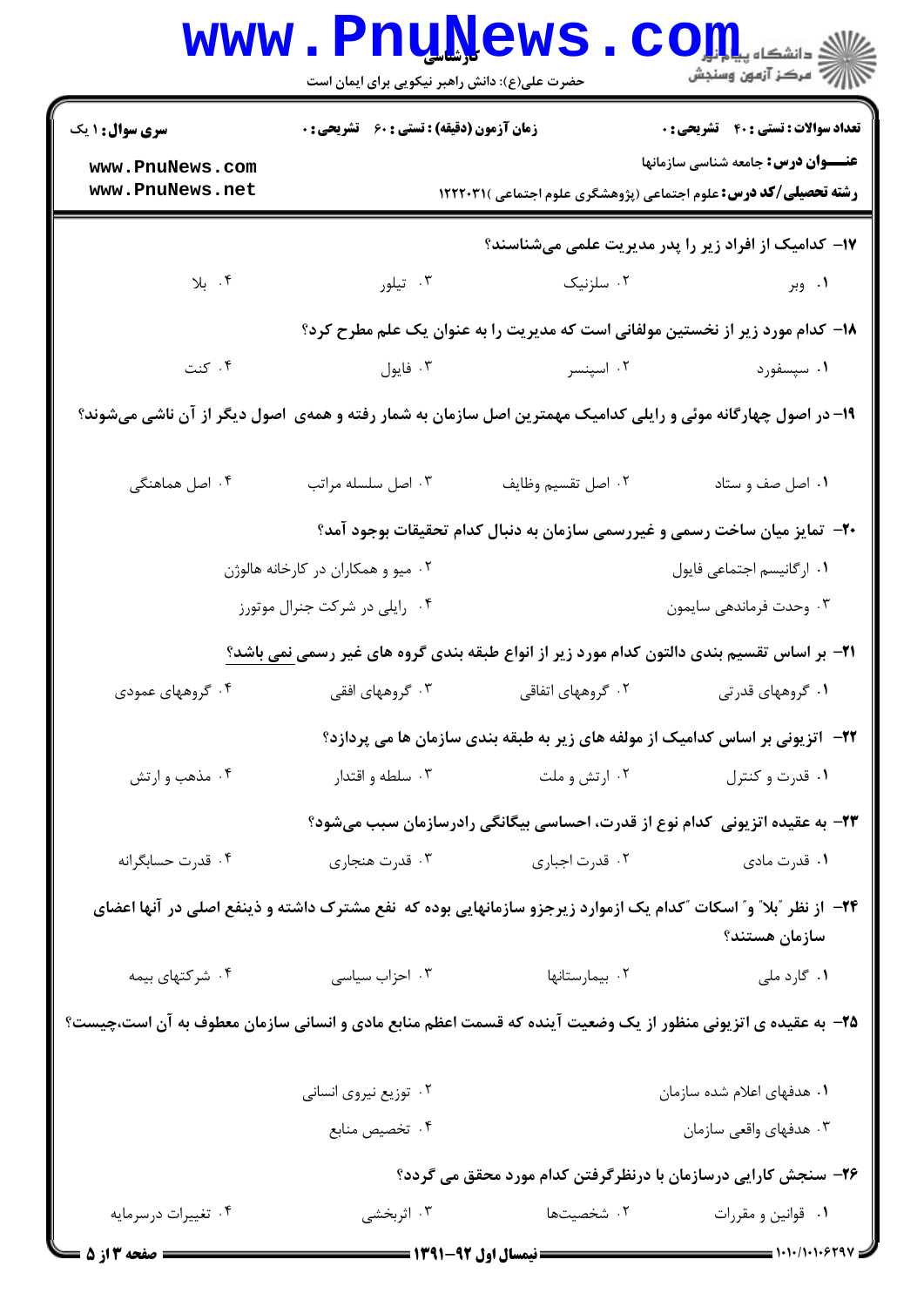| <b>سری سوال : ۱ یک</b>             | <b>زمان آزمون (دقیقه) : تستی : 60 ٪ تشریحی : 0</b> |                                                                                                              | <b>تعداد سوالات : تستی : 40 - تشریحی : 0</b>         |
|------------------------------------|----------------------------------------------------|--------------------------------------------------------------------------------------------------------------|------------------------------------------------------|
| www.PnuNews.com<br>www.PnuNews.net |                                                    | <b>رشته تحصیلی/کد درس:</b> علوم اجتماعی (پژوهشگری علوم اجتماعی )۱۲۲۲۰۳۱ <b>۱</b>                             | <b>عنـــوان درس:</b> جامعه شناسی سازمانها            |
|                                    |                                                    | ٢٧- قانون آهنين اليگارشي توسط كدام جامعه شناس بيان گرديد؟                                                    |                                                      |
| ۰۴ سلزنیک                          | ۰۳ رابرت موتون                                     | ۰۲ کلارک                                                                                                     | ۰۱ روبرت میشلز                                       |
|                                    |                                                    | ۲۸– به عقیده ی تالکوت پارسونز فرآیند به کارانداختن وسایل فنی برای دستیابی به هدف، کدام یک ازکارکردهای زیر را | درسازمان دارد؟                                       |
|                                    | ۰۲ يکپارچگى                                        |                                                                                                              | <b>۱.</b> دستیابی به هدف                             |
|                                    | ۰۴ انطباق                                          |                                                                                                              | ۰۳ حفظ الگو و کنترل تنش                              |
|                                    |                                                    | ۲۹– از نظر پارسونز کدام یک از سطوح زیر دریک سازمان میتواند بین جامعه و سایر سطوح نقش میانجی داشته باشد؟      |                                                      |
| ۰۴ سطح نهادی                       | ۰۳ سطح روابط انسانی                                | ۰۲ سطح فنی                                                                                                   | ٠١ سطح مديريت                                        |
|                                    |                                                    | ۳۰– کدام یک از اندیشمندان زیر بین مدلهای نظام عقلانی و نظام طبیعی درسازمان تمایز برقرار میکند؟               |                                                      |
| ۰۴ گالبريت                         | ۰۳ اگوست کنت                                       | ۰۲ الوين گولدنر                                                                                              | ۰۱ سن سیمون                                          |
|                                    |                                                    | ۳۱– قدرتی که بر مبنای رابطه دوستی و میزان علاقه مادون نسبت به مافوق استوار است، چه نامیده میشود؟             |                                                      |
| ۰۴ قدرت پاداش                      | ۰۳ قدرت مشروع                                      | ۰۲ قدرت ارجاعی                                                                                               | ٠١ قدرت متخصص                                        |
|                                    |                                                    | 33- پرستیژ ، احترام و نمادهای اجتماعی جزوکدام یک از وسایل کنترل افراد به شمار میروند؟                        |                                                      |
| ۰۴ وسایل خدماتی                    | ۰۳ وسایل نمادی                                     | ۰۲ وسایل مادی                                                                                                | ۰۱ وسایل فیزیکی                                      |
|                                    |                                                    | ۳۳- کسی که هم دارای قدرت ناشی از مقام سازمانی و هم از قدرت شخصی برخوردار است، چه نوع رهبری است؟              |                                                      |
| ۰۴ فرهمند                          | ۰۳ رسمی                                            | ۰۲ کاریزما                                                                                                   | ۰۱ سنتی                                              |
|                                    |                                                    |                                                                                                              | ۳۴- به چه علت بیمارستانها نیز سازمانی هنجاری هستند؟  |
|                                    |                                                    | ۰۱ پزشک باید بیمار را متقاعد کند که از دستورات وی پیروی کند                                                  |                                                      |
|                                    |                                                    |                                                                                                              | ۰۲ مسایل بیانی را تحت تأثیر قرار میدهند              |
|                                    |                                                    | ۰۳ از تعداد کارکنان حرفهیی و متخصص فراوانی استفاده میکنند                                                    |                                                      |
|                                    |                                                    |                                                                                                              | ۰۴ نفوذ کارکنان درمانی بر افراد به تدریج بیشتر میشود |
|                                    |                                                    | ۳۵- براساس مطالعات مختلف کدام یک از موارد زیر میتواند هزینههای لازم برای کنترل افراد را کاهش دهد؟            |                                                      |
| ۰۴ گزينش همنوايان                  | ۰۳ تواناییهای ابزاری                               | ۰۲ تکنولوژی جدید                                                                                             | ۰۱ اجتماعی کردن افراد                                |